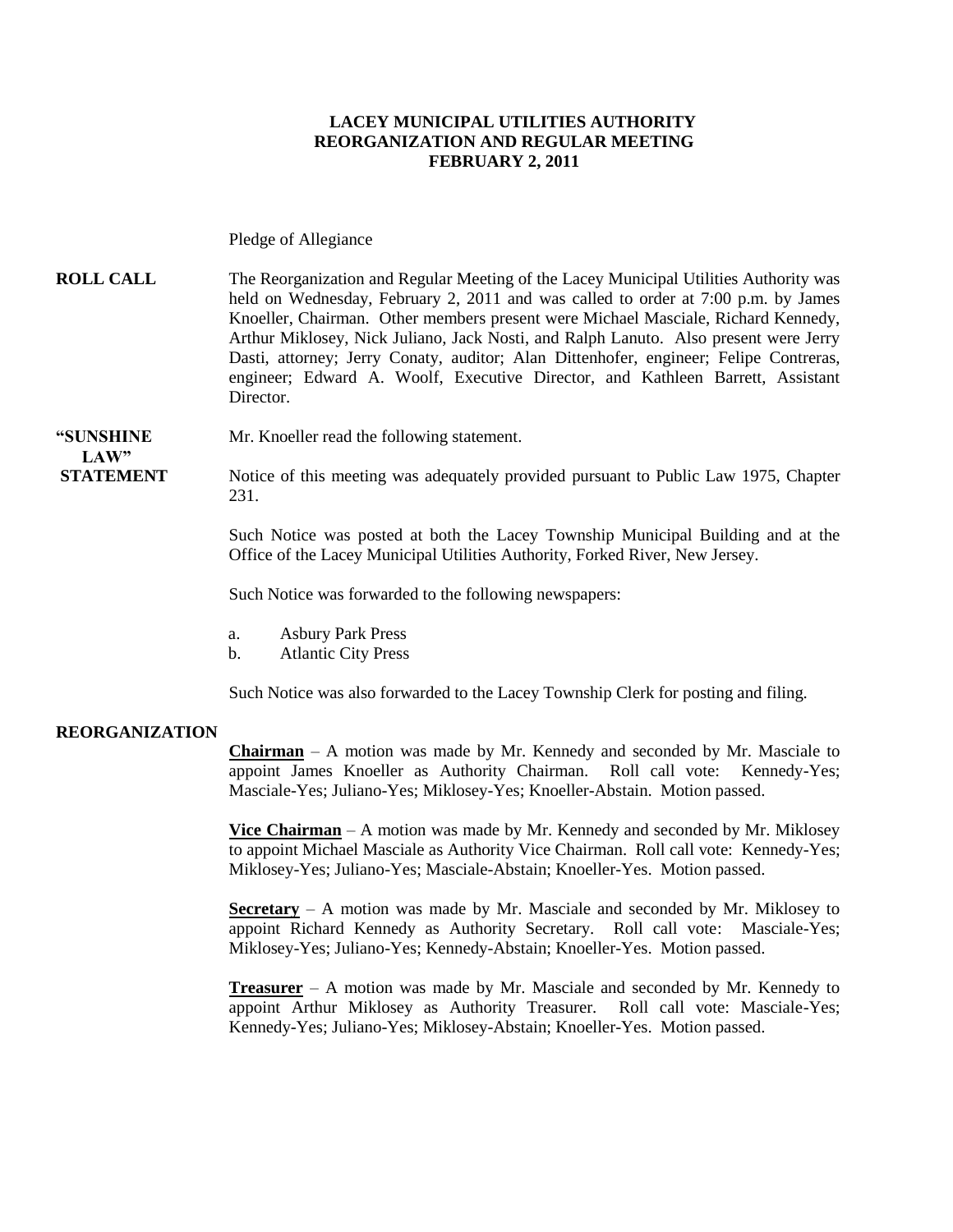Board Meeting February 2, 2011 Page 2

## **COMMITTEE**

#### **APPOINTMENTS** *Personnel Committee*

Chaired by Richard Kennedy James Knoeller Alternate No. 1 – Arthur Miklosey Alternate No. 2 – Jack Nosti

#### *Safety Committee*

Chaired by Richard Kennedy Jack Nosti Darren Coraggio, Safety Coordinator Tammy Fetherman Harry Peckham JoAnn Byckiewicz

#### *Budget and Finance Committee*

Chaired by Michael Masciale Arthur Miklosey Alternate – James Knoeller

#### *Public Relations Committee/Planning Committee*

Chaired by James Knoeller Michael Masciale Alternate – Ralph Lanuto

#### *Township Committee Liaison*

Nick Juliano Alternate – Jack Nosti

#### **RESOLUTION NO. 2011-07 - AUTHORIZE REGULAR MEETING SCHEDULE**

A motion was made by Mr. Masciale and seconded by Mr. Miklosey to adopt *Resolution No. 2011-07, Resolution of the Lacey Municipal Utilities Authority, County of Ocean, State of New Jersey*, *Authorizing Regular Meeting Schedule.* Roll call vote: Masciale-Yes; Miklosey-Yes; Juliano-Yes; Kennedy-Yes; Knoeller-Yes. Motion passed.

### **PROFESSIONAL**

**APPOINTMENTS** Mr. Woolf stated the administrative staff of the Authority received and reviewed the submissions of qualifications for professional service contracts. The Fair and Open process was utilized in determining the most qualified professionals; therefore, he recommends the following professionals be appointed to the Lacey Municipal Utilities Authority.

#### **RESOLUTION NO. 2011-09 - APPOINT ENGINEER - REMINGTON, VERNICK**

**AND VENA ENGINEERS** - A motion was made by Mr. Miklosey and seconded by Mr. Masciale to adopt *Resolution No. 2011-09, Resolution of the Lacey Municipal Utilities Authority, County of Ocean, State of New Jersey, Appointing the Firm Remington, Vernick and Vena Engineers as Authority Consulting Engineers*. Roll call vote: Miklosey-Yes; Masciale-Yes; Juliano-Yes; Kennedy-Yes; Knoeller-Yes. Motion passed.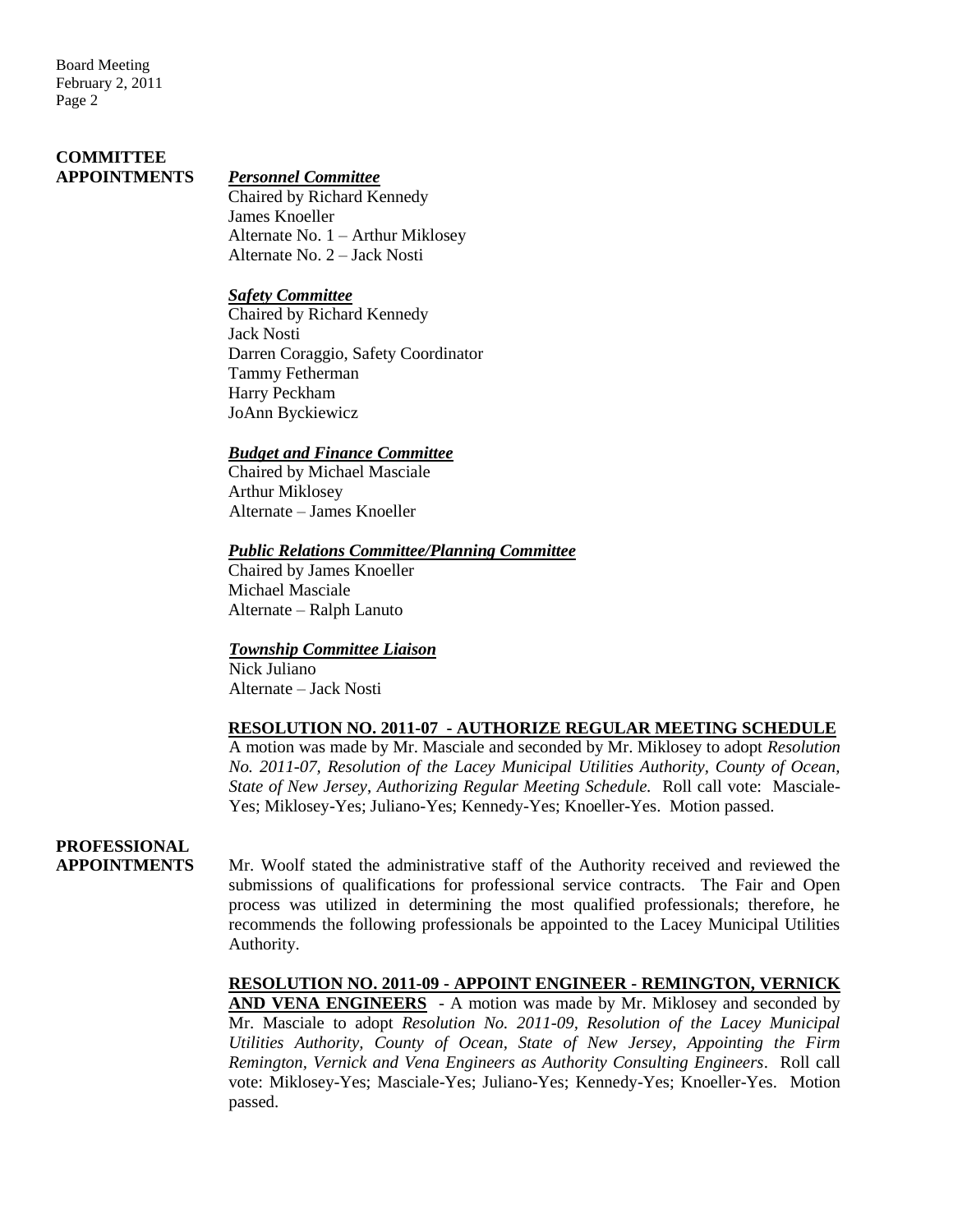#### **RESOLUTION NO. 2011-10 – APPOINT ATTORNEY – JERRY J. DASTI OF THE FIRM DASTI, MURPHY, McGUCKIN, ULAKY, CHERKOS & CONNORS,**

**P.C.** – A motion was made by Mr. Masciale and seconded by Mr. Kennedy to adopt *Resolution No. 2011-10, Resolution of the Lacey Municipal Utilities Authority, County of Ocean, State of New Jersey, Appointing Jerry J. Dasti of the Firm Dasti, Murphy*, *McGuckin, Ulaky, Cherkos & Connors as Authority Attorney*. Roll call vote: Masciale-Yes; Kennedy-Yes; Juliano-Yes; Miklosey-Yes; Knoeller-Yes. Motion passed.

**RESOLUTION NO. 2011-11 – APPOINT AUDITOR – FRANK B. HOLMAN OF**  THE FIRM HOLMAN & FRENIA, PC - A motion was made by Mr. Kennedy and seconded by Mr. Masciale to adopt *Resolution No. 2011-11, Resolution of the Lacey Municipal Utilities Authority, County of Ocean, State of New Jersey, Appointing Frank B. Holman, III, of the Firm Holman & Frenia, P.C as Authority Auditor*. Roll call vote: Kennedy-Yes; Masciale-Yes; Juliano-Yes; Miklosey-Yes; Knoeller-Yes. Motion passed.

**RESOLUTION NO. 2011-12 – APPOINT CONFLICT ATTORNEY – RICHARD D. MEINDERS, P.C.** – A motion was made by Mr. Miklosey and seconded by Mr. Kennedy to adopt *Resolution No. 2011-12, Resolution of the Lacey Municipal Utilities Authority, County of Ocean, State of New Jersey*, *Appointing Richard D. Meinders, P.C. as Authority Conflict Attorney.* Roll call vote: Miklosey-Yes; Kennedy-Yes; Juliano-Yes; Masciale-Yes; Knoeller-Yes. Motion passed.

**RESOLUTION NO. 2011-13 – APPOINT CONFLICT ENGINEER – BRUCE CONNELL OF THE FIRM BIRDSALL SERVICES GROUP** – A motion was made by Mr. Kennedy and seconded by Mr. Masciale to adopt *Resolution No. 2011-13, Resolution of the Lacey Municipal Utilities Authority, County of Ocean, State of New Jersey*, *Appointing Bruce Connell, P.E., P.P., C.M.E. of the firm Birdsall Services Group as Authority Conflict Engineer.* Roll call vote: Kennedy-Yes; Masciale-Yes; Juliano-Yes; Miklosey-Yes; Knoeller-Yes. Motion passed.

**RESOLUTION NO. 2011-14 – APPOINT BOND COUNSEL – GLUCK WALRATH, L.L.P** – A motion was made by Mr. Miklosey and seconded by Mr. Kennedy to adopt *Resolution No. 2011-14, Resolution of the Lacey Municipal Utilities Authority, County of Ocean, State of New Jersey*, *Appointing Gluck Walrath, L.L.P as Authority Bond Counsel.* Roll call vote: Miklosey-Y es; Kennedy-Yes; Juliano-Yes; Masciale-Yes; Knoeller-Yes. Motion passed.

**RESOLUTION NO. 2011-15 – APPOINT LABOR COUNSEL – JERRY J. DASTI OF THE FIRM DASTI, MURPHY, ULAKY, CHERKOS & CONNORS** – A motion was made by Mr. Kennedy and seconded by Mr. Juliano to adopt *Resolution No. 2011- 15, Resolution of the Lacey Municipal Utilities Authority, County of Ocean, State of New Jersey, Appointing Jerry J. Dasti, Esq. of the firm Dasti, Murphy, McGuckin, Ulaky, Cherkos & Connors, P.C. as Authority Labor Counsel*. Roll call vote: Kennedy-Yes; Juliano-Yes; Miklosey-Yes; Masciale-Yes; Knoeller-Yes. Motion passed.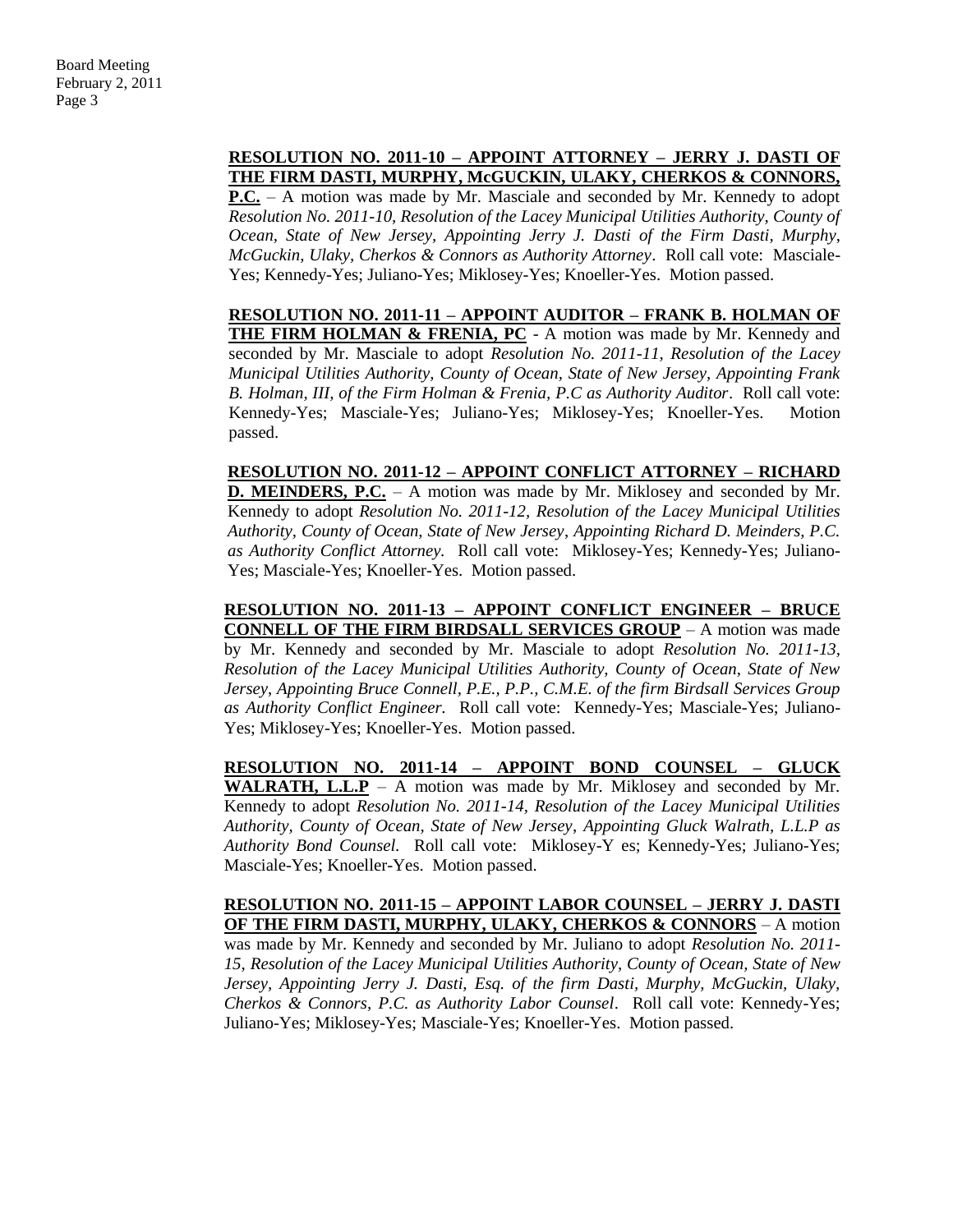#### **RESOLUTION NO. 2011-16 – APPOINT RISK MANAGEMENT CONSULTANT**

**– CONNOR STRONG COMPANIES, INC.** – A motion was made by Mr. Kennedy and seconded by Mr. Masciale to adopt *Resolution No. 2011-16, Resolution of the Lacey Municipal Utilities Authority, County of Ocean, State of New Jersey, Appointing Connor Strong Companies, Inc. as Authority Risk Management Consultant.* Roll call vote: Kennedy-Yes; Masciale-Yes; Juliano-Yes; Miklosey-Yes; Knoeller-Yes. Motion passed

**RESOLUTION NO. 2011-17 – APPOINT PUBLIC AGENCY COMPLIANCE OFFICER - KATHLEEN S. BARRETT** – A motion was made by Mr. Masciale and seconded by Mr. Miklosey to adopt *Resolution No. 2011-17, Resolution of the Lacey Municipal Utilities Authority, County of Ocean, State of New Jersey, Appointing Kathleen S. Barrett as Public Agency Compliance Officer, P.L. 1975, c. 127*. Roll call vote: Masciale-Yes; Miklosey-Yes; Juliano-Yes; Kennedy-Yes; Knoeller-Yes. Motion passed.

#### **RESOLUTION NO. 2011-18 – APPOINT PERSONNEL OFFICER – EDWARD A.**

**WOOLF** – A motion was made by Mr. Juliano and seconded by Mr. Kennedy to adopt *Resolution No. 2011-18, Resolution of the Lacey Municipal Utilities Authority, County of Ocean, State of New Jersey, Appointing Edward A. Woolf as Personnel Officer*. Roll call vote: Juliano-Yes; Kennedy-Yes; Miklosey-Yes; Masciale-Yes; Knoeller-Yes. Motion passed.

#### **RESOLUTION NO. 2011-19 – APPOINT FUND COMMISSIONERS AND ALTERNATE FUND COMMISSIONER TO THE NEW JERSEY UTILITY AUTHORITIES JOINT INSURANCE FUND** – A motion was made by Mr. Kennedy

and seconded by Mr. Miklosey to adopt *Resolution No. 2011-19, Resolution of the Lacey Municipal Utilities Authority, County of Ocean, State of New Jersey, Appointing Fund Commissioners and Alternate Fund Commissioner for the New Jersey Utilities Authorities Joint Insurance Fund*. Mr. Knoeller stated the fund commissioners consist of Tammy Fetherman, Richard Kennedy and Edward Woolf. Roll call vote: Kennedy-Yes; Miklosey-Yes; Juliano-Yes; Masciale-Yes; Knoeller-Yes. Motion passed.

**RESOLUTION NO. 2011-20 – APPOINT COMPANY PHYSICIAN – FORKED RIVER MEDICAL SPECIALISTS, P.A.** – A motion was made by Mr. Miklosey and seconded by Mr. Juliano to adopt *Resolution No. 2011-20, Resolution of the Lacey Municipal Utilities Authority, County of Ocean, State of New Jersey, Appointing Forked River Medical Specialists, P.A. as Company Physician*. Roll call vote: Miklosey-Yes; Juliano-Yes; Kennedy-Yes; Masciale-Yes; Knoeller-Yes. Motion passed.

**APPROVAL**

**OF MINUTES Regular Meeting of January 5, 2011 -** A motion was made by Mr. Masciale and seconded by Mr. Kennedy to approve the minutes of the Regular Meeting of January 5, 2011. Roll call vote: Masciale-Yes; Kennedy-Yes; Juliano-Yes; Miklosey-Yes; Knoeller-Yes. Motion passed.

**EXECUTIVE DIRECTOR'S**

**REPORT Cash Balance Report - Period Ending December 31, 2010** - Mr. Woolf summarized the cash balances for period ending December 31, 2010 as follows: Total cash balance for the unrestricted accounts were \$3,112,510.40, with earnings of \$2,386.10. Total cash balance for the restricted accounts held by the trustee were \$7,596,958.90, with earnings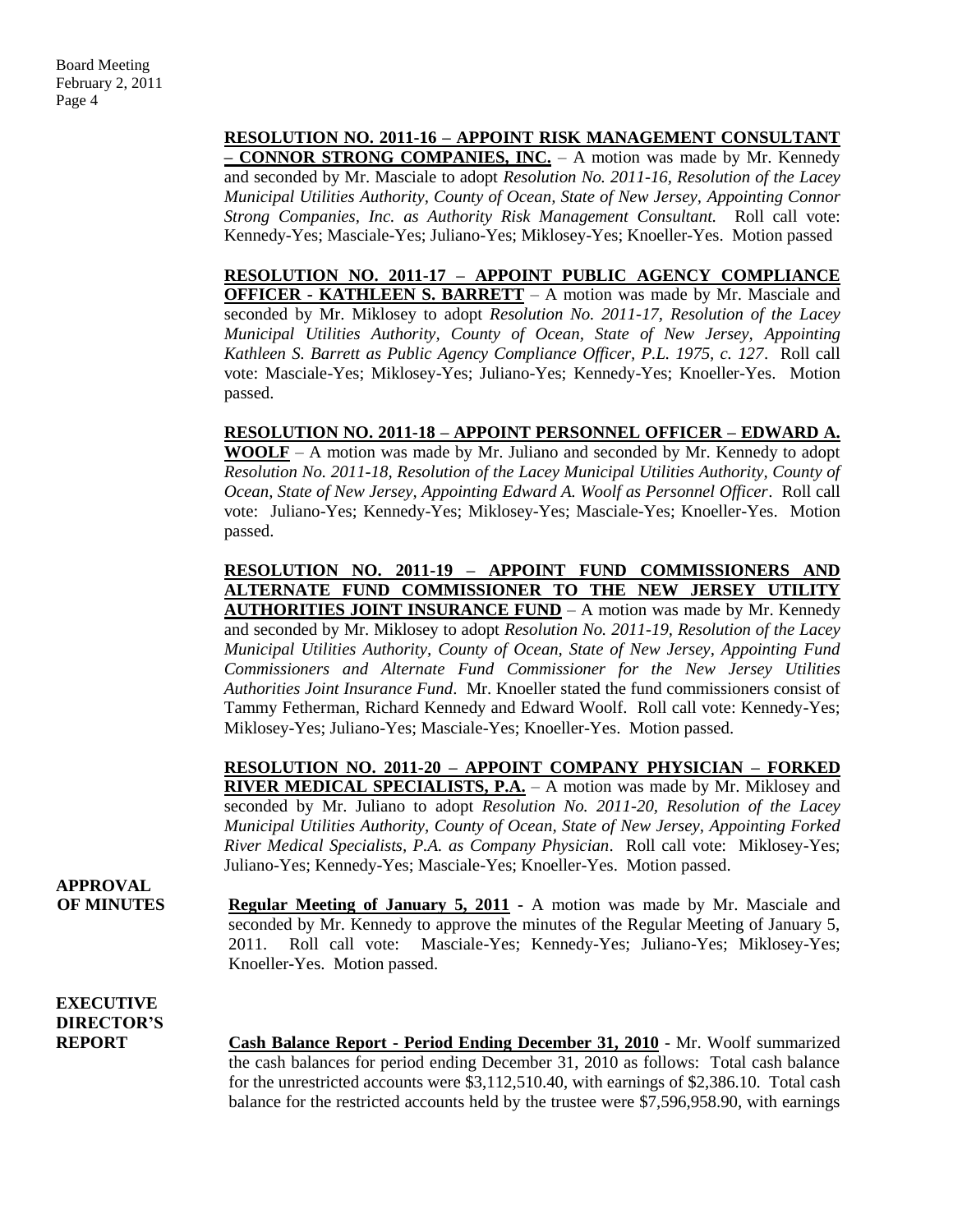of \$6,124.53. Current period interest on the restricted and unrestricted accounts was \$8,510.63. Year-to-date earnings on all interest bearing accounts were \$181,697.07.

**Resolution 2011-06 – Award Contract Extension for 2010 Pump Maintenance and Repair** - A motion was made by Mr. Kennedy and seconded by Mr. Juliano to adopt *Resolution 2011-06, Resolution of the Lacey Municipal Utilities Authority, County of Ocean, State of New Jersey, Awarding a Contract Extension on the 2010 Pump Maintenance and Repair Project to Motors and Drives, Inc.* in the amount of \$27,410.00. Roll call vote: Kennedy-Yes; Juliano-Yes; Miklosey-Yes; Masciale-Yes; Knoeller-Yes. Motion passed.

## **BUSINESS**

**REPORT January Meter Reads** – Ms. Barrett reported 3,815 meters were read in January for Cycles 2 and 9. Sixty-three work orders were cut to obtain manual reads not obtained during regular meter read routes. Three reads were questioned because of high usage. One customer was contacted by phone; two customers were sent letters.

> **February Billing –** Ms. Barrett reported utility bills will be mailed/hand delivered on February 3rd in the amount of \$707,054.05. Penalties were assessed on 3,427 past due accounts (all cycles) in the amount of \$21,057.17 for a total billing in February of \$728,111.22.

> **Customer Service** – Ms. Barrett reported twenty final reads with equipment inspections were performed in January with no violations. Thirty-two new customer welcome letters were mailed in December and six responses were received in January.

> Mr. Knoeller asked how many lienable accounts were sent to the tax office. Ms. Barrett stated there were 497 accounts in the amount of \$394,312.00. She noted that last year 294 accounts were sent to the tax office in the amount of \$225,000.00. She also noted that the sale was held two weeks earlier then last year.

## **ENGINEER'S**

**REPORT Wells and Water Treatment Plant at Well No. 1 Site** – Mr. Dittenhofer stated the Hydro geologic Report has been complete in conjunction with the State's Geological Survey. In regards to the radius influence of the wells, the numbers are favorable at 16,000 feet (approximately 3 miles). This would cover Berkeley and a portion of Waretown.

> **Water Treatment Plant No. 1 Upgrades** – Mr. Dittenhofer stated the design phase of the upgrades is 95% complete. The BWA permit application was submitted at the end of January, and the BSDW information is complete. The application will be submitted by the end of the month. Mr. Knoeller asked about the interconnection between the two wells. Mr. Dittenhofer stated the interconnection is included in the water treatment plant No. 1 upgrades. Mr. Woolf pointed out the Authority received a development application for the improvement of Center Street. This project should begin as soon as possible, since they are looking to extend this project past the two wells. Mr. Knoeller suggested using LMUA personnel versus contractors. He asked Mr. Woolf to provide the Board with a material list outlining manpower issues, cost detail, etc. Mr. Masciale suggested before any work is to start that the piping be installed.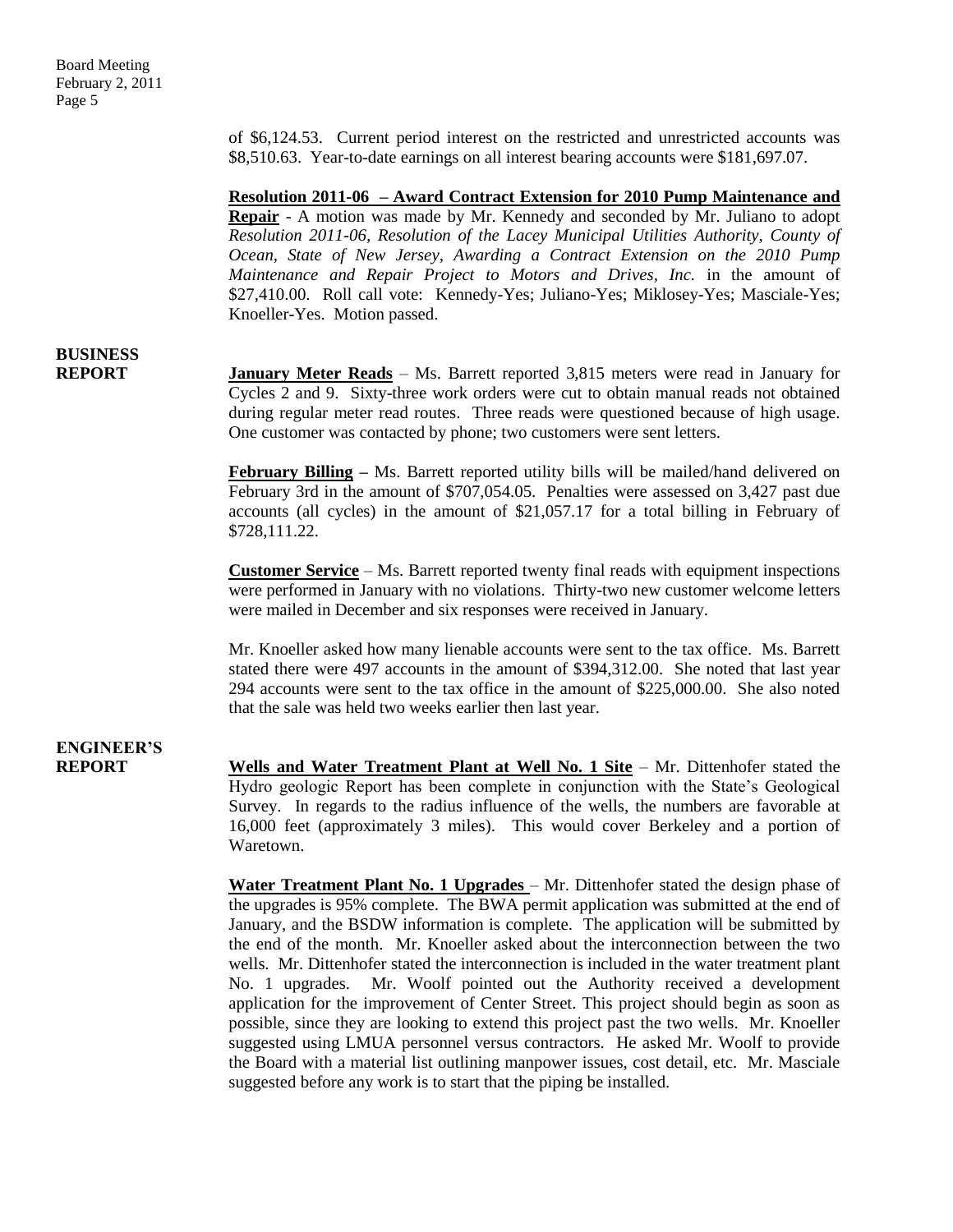In regards to the Authority leasing a portion of the solar panels on the property, Mr. Contreras stated it would not be a benefit to the Authority since the location is too small. There is 800 SF of roof, which would cost approximately \$100,000 to install. Additionally, only 10 kilowatts would be generated, which is nothing compared to what is needed. He stated another option would be a power purchase agreement. Mr. Knoeller suggested the engineers review this option.

**Repainting of Tank No. 2** – Mr. Dittenhofer stated this project is scheduled to resume when weather permits.

**Cleaning and Televising Contract No. 6 & Flow Assessment** - Mr. Dittenhofer stated this project is complete, and a repair punch list has been submitted to the contractor. He stated he would be discussing the material list with Mr. Woolf.

Mr. Knoeller asked Mr. Woolf to set up a meeting with Brick Township's executive director for the MUA to discuss the possibility of using their televising system. He asked that Mr. Dasti also be in attendance at the meeting.

**Change Order No. 1 – Municipal Lane Pump Station Upgrades & Standby Non-Clog Submersible Pumps, Bid No. 2 – A.C. Schultes, Inc.** – On recommendation by the Authority's engineer, a motion was made by Mr. Kennedy and seconded by Mr. Miklosey to approve Change Order No. 1 representing piping redesigns at Otto Lane and FRB-1 pump stations for a net contract increase of \$3,325.00 and a 455 day time extension for a new project deadline of May 16, 2011. Roll call vote: Kennedy-Yes; Miklosey-Yes; Juliano-Yes; Masciale-Yes; Knoeller-Yes. Motion passed.

### **ATTORNEY'S**

**REPORT Beach Boulevard Bridge Damage** – Due to potential litigation matters, Mr. Dasti suggested this issue be discussed in closed session

> **Shaan Realty** – Mr. Dasti stated he reviewed the letters of recommendation from RV&V for preliminary and tentative review.

### **AUDITOR'S**

**REPORT Accountant's Status Report – Month Ended December 31, 2010** – Mr. Conaty reported user and delinquency charges resulted in a favorable variance for both sewer and water. Interest income had a favorable variance on sewer, and an unfavorable variance on water. Connection fees had an unfavorable variance on sewer and water. Safety expenses had an unfavorable variance on sewer and water due to the purchase of a defibrillator and other safety supplies. Mr. Conaty stated the Authority should expect a credit based on what the actual flows were originally budgeted from the OCUA, however, they this would be held in abeyance until they resolve an issue of the accuracy of their meters. Mr. Knoeller stated a meeting would be held with the OCUA to discuss this issue.

#### **CORRESPONDENCE**

**Eugene Roberts, Dutch Court** – Mr. Roberts was present to discuss relief of his utility bill, due to unexplained high water usage. Mr. Woolf explained Mr. Robert's 9/8/10 billing indicated he used 144,000 gallons of water. The water meter was sent for testing and tested accurate. Mr. Roberts indicated he used the irrigation system from both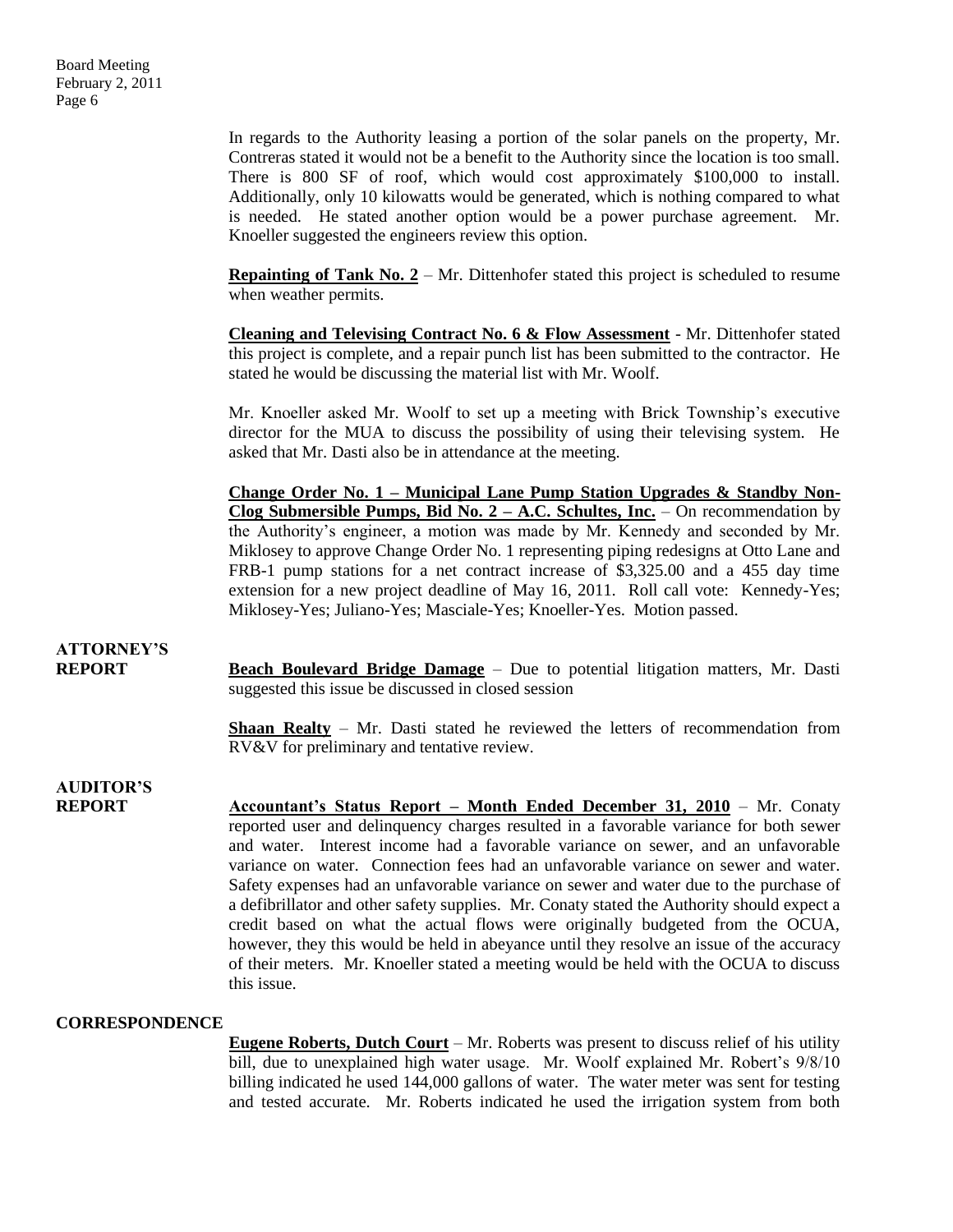public water and well water. Mr. Woolf stated a cross connection was discovered, and Mr. Robert abated the situation. However, he insists the city water was leaking down into the well. Since the Authority cannot say with certainty where the water went, a motion was made by Mr. Juliano and seconded by Mr. Kennedy to grant a credit adjustment on the sanitary sewer charges in the amount of \$697.45 (94,000 gallons). Roll call vote: Juliano-Yes; Kennedy-Yes; Miklosey-Yes; Masciale-Yes; Knoeller-Yes. Motion passed.

**Mr. & Mrs. Tobia, Heatherington Court** - Requesting relief of utility bill, due to use of water for lawn and pool. Based on the information available, a waiver of a portion of the charges could not be supported. Customer will be notified about the use of irrigation and pool fill meters.

**Mr. & Mrs. Geiger, Lakewood Avenue** - Requesting removal of late charge. A motion was made by Mr. Kennedy and seconded by Mr. Masciale to remove the late charges in the amount of \$14.32. Roll call vote: Kennedy-Yes; Masciale-Yes; Juliano-Yes; Miklosey-Yes; Knoeller-Yes. Motion passed.

**Kathleen Comppen, Drew Avenue** - Requesting relief of utility bill, due to use of water for filling pool. Based on the average water consumption for the period of October through January in the prior 4 years, a motion was made by Mr. Kennedy and seconded by Mr. Miklosey to grant a total pool-fill credit of 6,000 gallons (\$2.18/2,015 gallons; \$4.30/3,985 gallons). Roll call vote: Kennedy-Yes; Miklosey-Yes; Juliano-Yes; Masciale-Yes; Knoeller-Yes. Motion passed.

# **OLD**

**BUSINESS** Mr. Masciale asked how much money was spent on snow plowing, and was assistance given to the Township. Mr. Woolf stated the amount has not been calculated, and the Authority did assist the Township in snow plowing. Mr. Miklosey asked if the hours that are spent plowing being tracked. Mr. Woolf stated the hours are documented, however, a list still needs to be compiled. Mr. Miklosey was concerned about the \$350.00 meal allowance for employees while on-call during the storms, as well as the amount of money used to gas the vehicles for plowing. Mr. Knoeller asked Mr. Woolf to provide the Board with a calculated list of the money and hours spent during the snowstorms for the next meeting.

### **NEW**

**BUSINESS** There was no new business to discuss.

#### **PUBLIC BUSINESS/ COMMENT**

**Regina Discenza, Sunset Boulevard –** Mrs. Discenza stated she received an anonymous email that Home Depot may be mixing rock salt with sand for snow clearing purposes. Mr. Knoeller stated he personally went to the site to inspect the lot and did not see anything that would indicate they are non-compliant.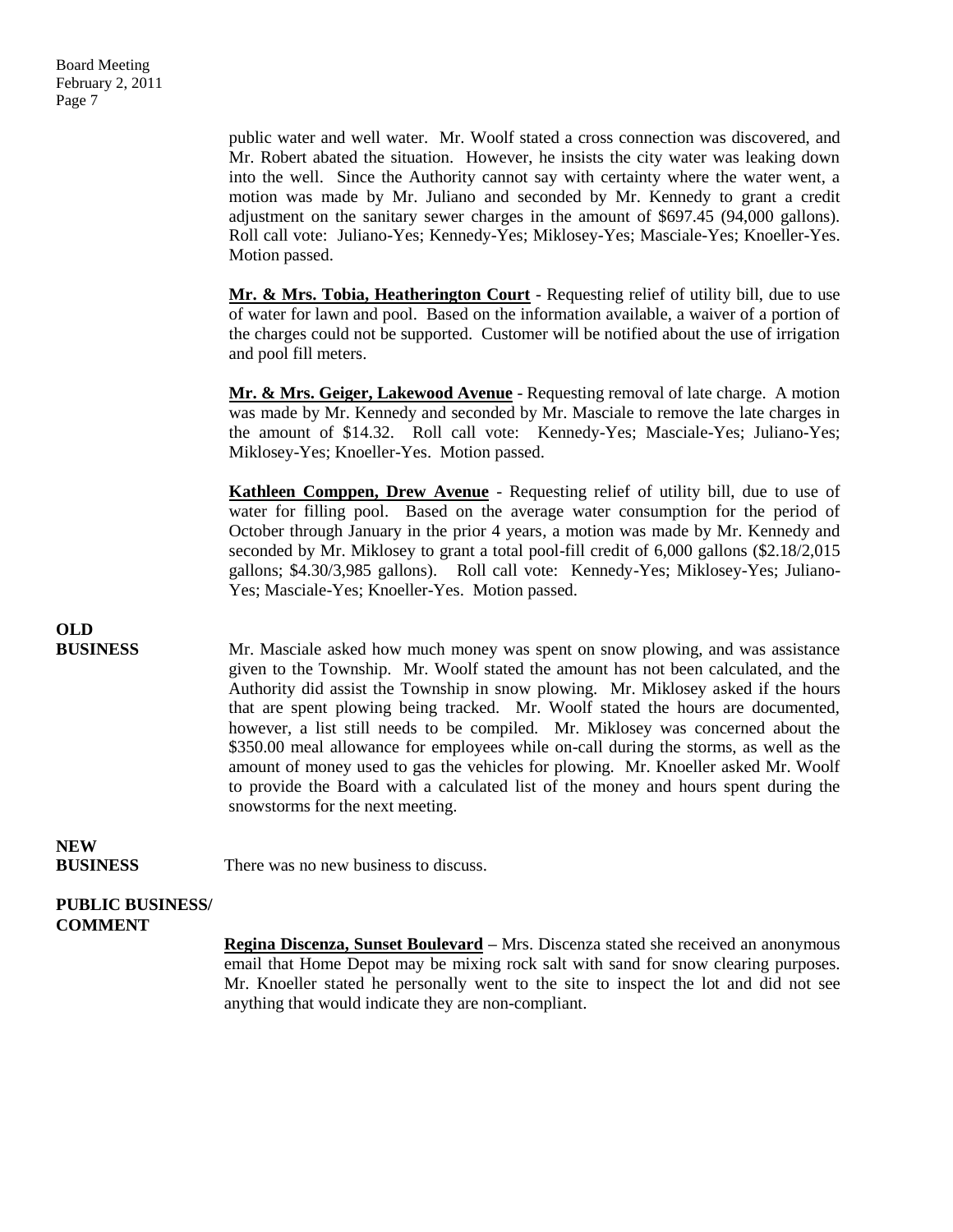## **CLOSED**

#### **SESSION RESOLUTION**

**WHEREAS,** Section 8 of the Open Public Meetings Act, Chapter 231, Public Law 1975 permits the exclusion of the public from a meeting in certain circumstances;

**WHEREAS**, this public body is of the opinion that such circumstances presently exist.

**NOW, THEREFORE, BE IT RESOLVED** by the Lacey Municipal Utilities Authority, County of Ocean and State of New Jersey as follows:

1. The public shall be excluded from discussion of action upon the hereinafter specified subject matters.

2. The general nature of this closed session concerns personnel matters, potential litigation, and union negotiations.

3. It is anticipated at this time that the above-stated matters will be made public once these matters have been resolved.

4. This resolution shall take effect immediately.

A motion was made by Mr. Masciale and seconded by Mr. Miklosey to adopt the above resolution. Roll call vote: Unanimously approved.

Separate minutes were kept on the above closed session.

### **RE-OPEN**

**MEETING** A motion was made by Mr. Masciale and seconded by Mr. Miklosey to reopen the meeting. Roll call vote: Unanimously approved.

**OTHER**

**BUSINESS Resolution 2011-08 – Authorizing and Approving a Settlement with Midlantic Construction – Beach Boulevard Bridge –** On recommendation by the Authority's attorney, a motion was made by Mr. Kennedy and seconded by Mr. Masciale to adopt *Resolution 2011-08, Resolution of the Lacey Municipal Utilities Authority, County of Ocean, State of New Jersey, Authorizing and Approving a Settlement with Midlantic Construction, LLC with Regard to Damage in Conjunction with the Beach Boulevard Bridge Replacement Project.* Roll call vote: Kennedy-Yes; Masciale-Yes; Juliano-Yes; Miklosey-Yes; Knoeller-Yes. Motion passed.

> **Union Negotiations** - A motion was made by Mr. Miklosey and seconded by Mr. Juliano to accept the negotiated proposal as outlined in the *Memorandum of Agreement* dated February 1, 2011. Roll call vote: Miklosey-Yes; Juliano-Yes; Kennedy-Yes; Masciale-Yes; Knoeller-Yes. Motion passed.